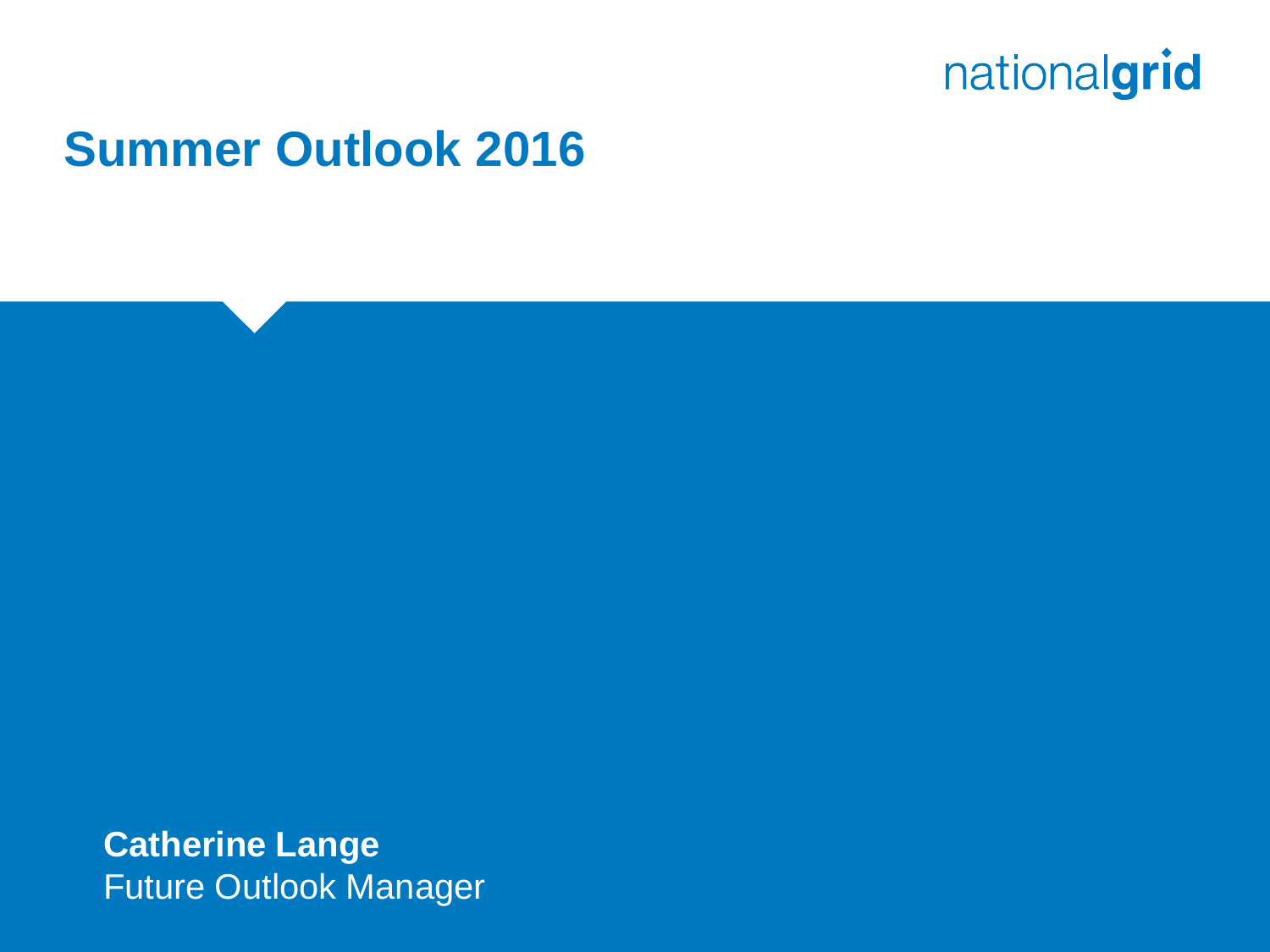# **Summer Outlook Report 2016**



- **Published 7 April on our** website.
- Our view of the electricity and gas systems for the summer ahead.
- Analysis for full British Summer Time – April to October 2016.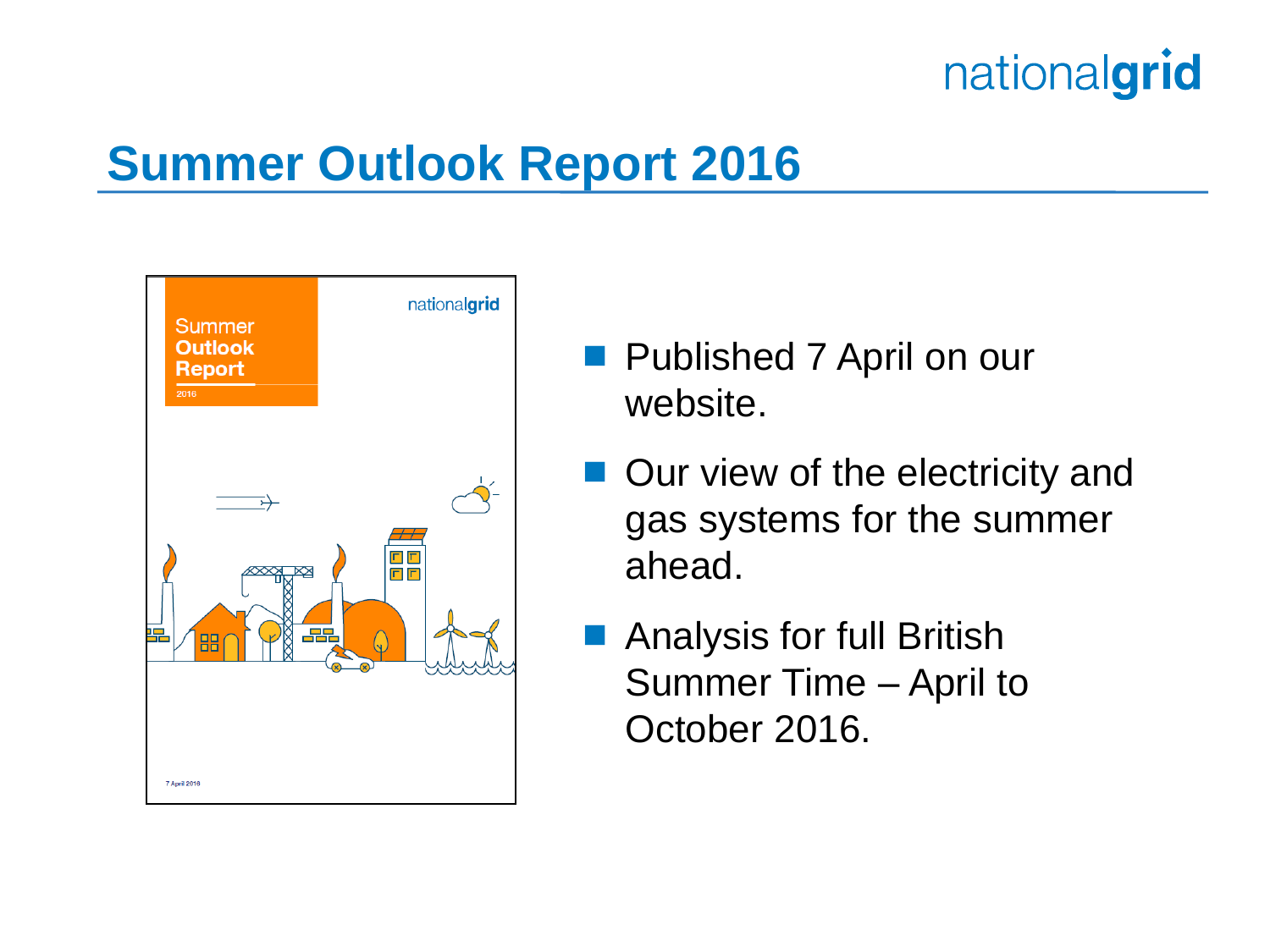### **Key messages**

**Transmission system demand continues to fall** 

- Sufficient generation and interconnector imports
- More inflexible generation

■ Gas is likely to be favoured over coal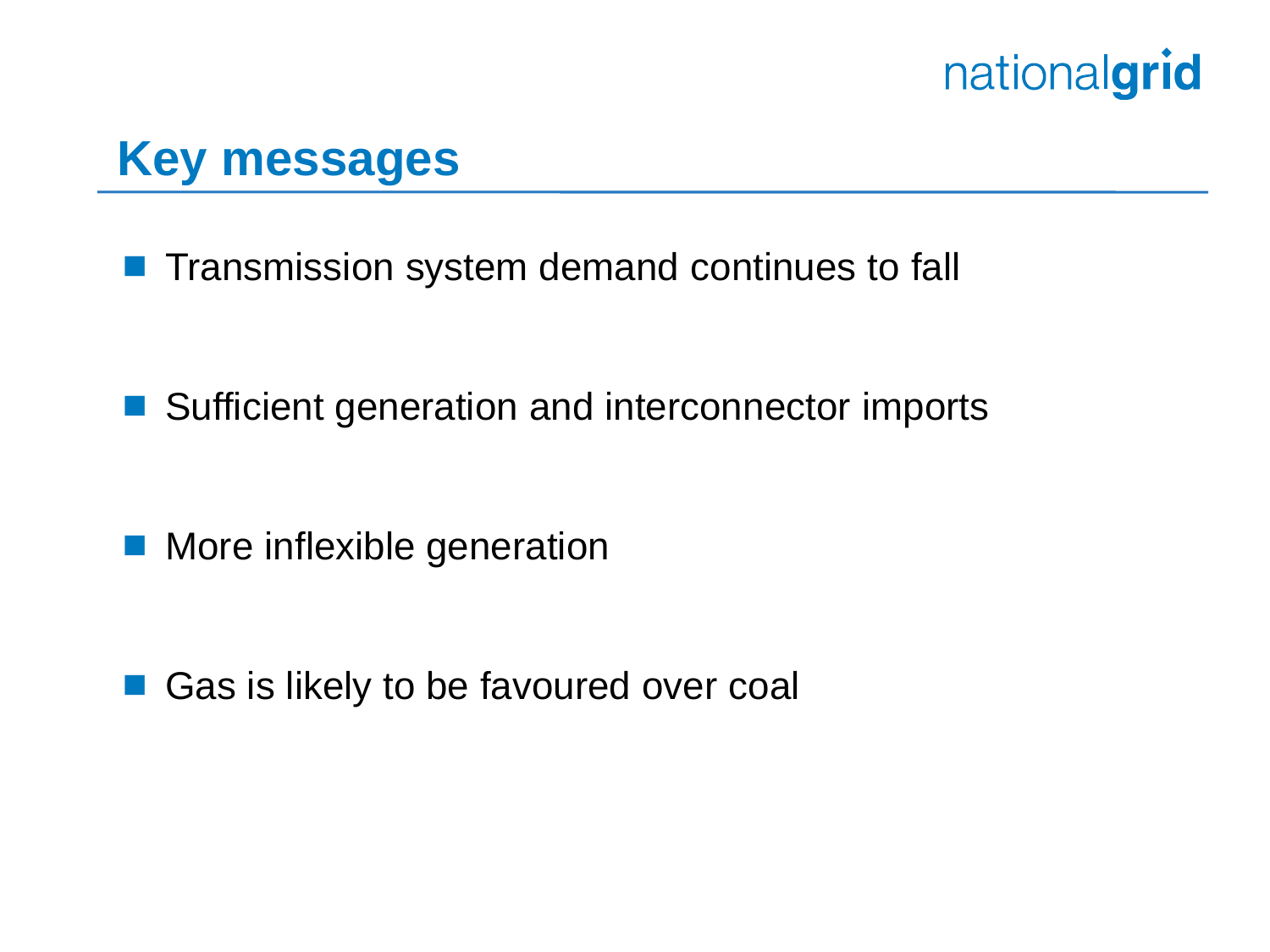### **Summer minimum demand continues to fall**



Embedded wind generation is broadly flat at 4.1 GW.

Solar PV capacity continues to grow. Our forecasts assume growth of 200 MW per month on a February 2016 capacity of 9.3 GW.

Embedded solar PV generation is a major contributor to the trend of decreasing transmission system demand.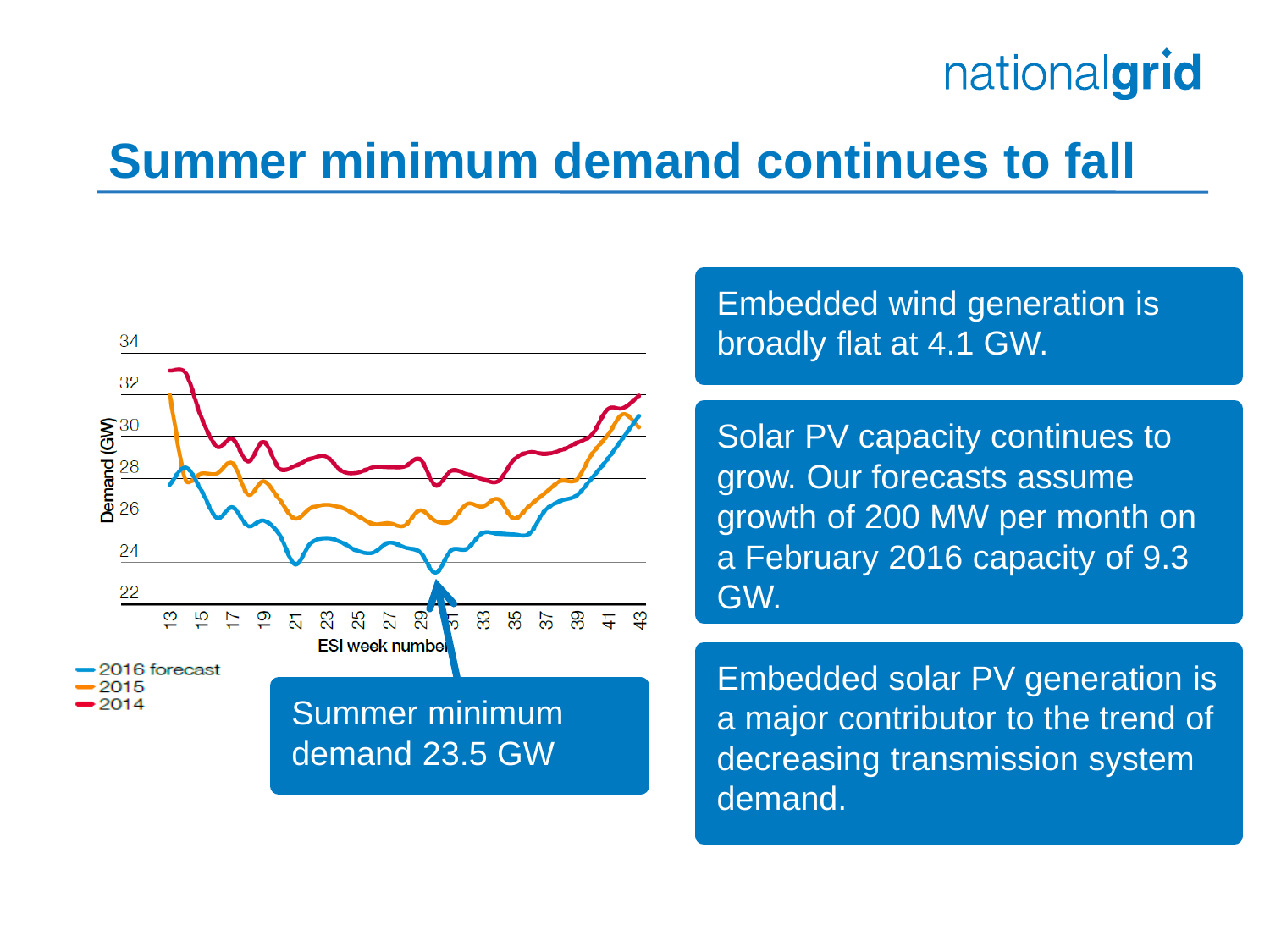## **Summer minimums are important**

#### Consumer Power

#### **FES 2015 scenarios**

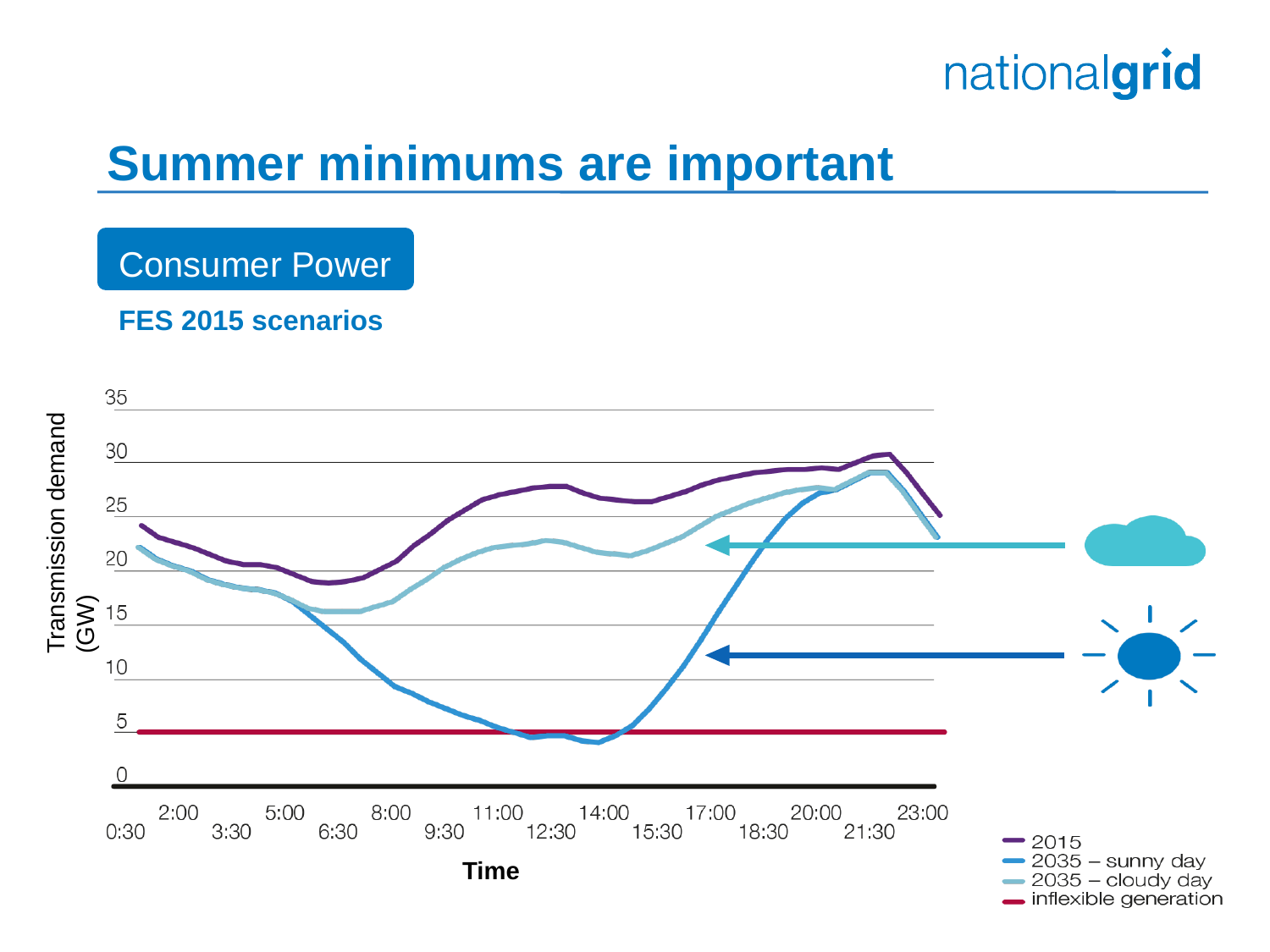# **We're investing to improve solar forecasting**

Two key forecasting challenges; installation visibility and generation variability. A project, in partnership with Sheffield Solar, aims to provide real time estimates of GB solar PV output, updated every 30 minutes.

- Uses third party metered data
- Live data for free at www.solar.sheffield.ac.uk/pvlive/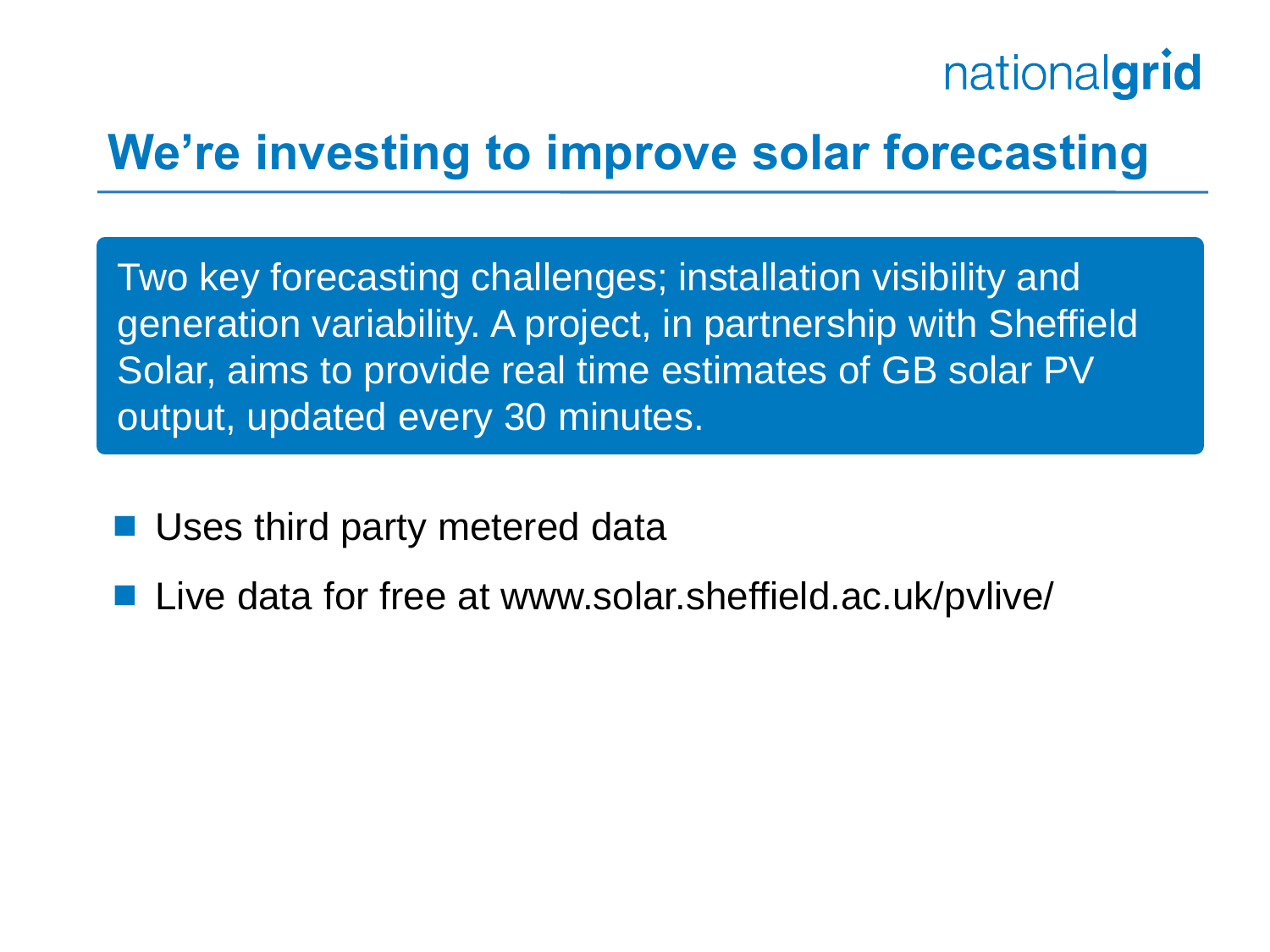# **Falling transmission demand requires actions**



Wind generation may need to be curtailed during periods of low demand.

Based on current data we may need to instruct inflexible generation to reduce their output.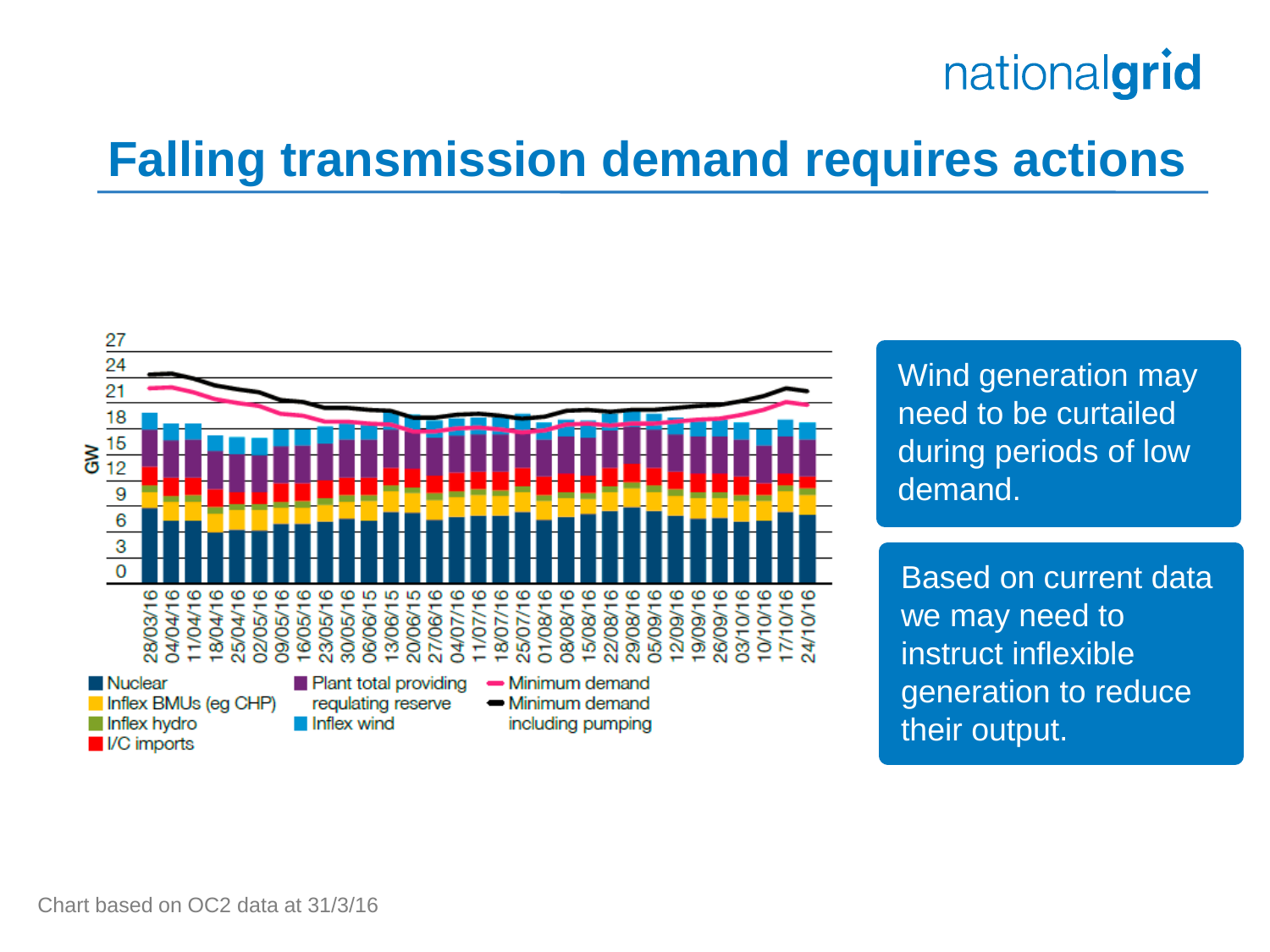### **Access the latest operational view**



IFA outage means that the maximum import case is the same as our base case in October.

- Assumed generation including low imports
- -Assumed generation with medium base IC flows
- Assumed generation with max IC imports

For the latest operational view, updated every Thursday, visit www.bmreports.com